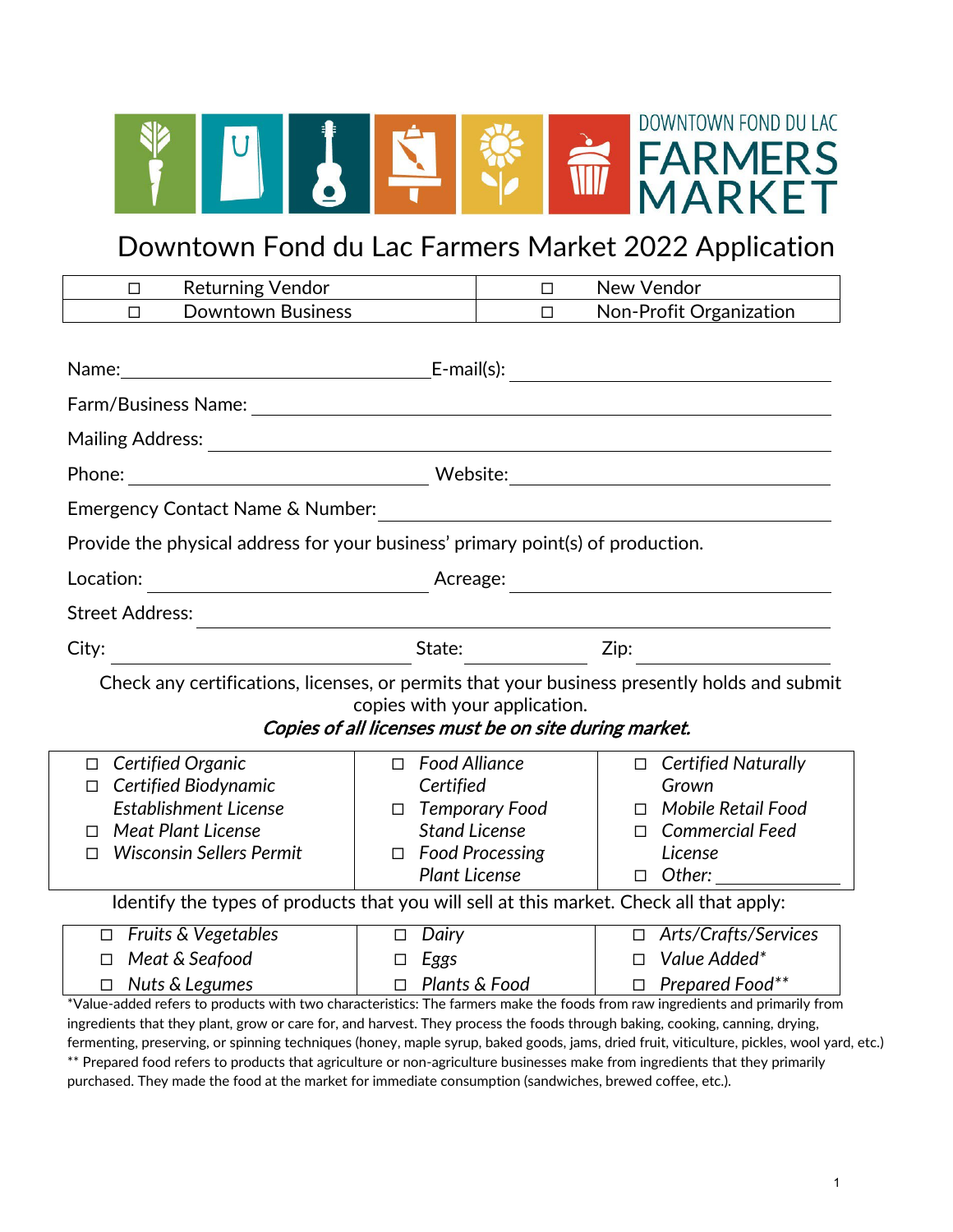### **Excluding September 10, 2022, separate application required for Fondue Fest.**

Please see Farmers Market Rules & Regulations for vendor space details.

| $\Box$ Full-Season Vendor: Vendor must attend at least 18 dates to qualify for this price. |
|--------------------------------------------------------------------------------------------|
| $$100$ per $10\times10$ space                                                              |
| $$150$ per $10\times20$ space                                                              |
| \$50 for ONE 15-amp outlet                                                                 |

| ❏<br>❏<br>$\Box$ |                | \$20 per 10x10 space per week<br>\$30 per 10x20 space per week<br>\$5 for ONE 15-amp outlet per week |               | $\Box$ Weekly Vendor: Vendor may request any number of dates. Space assignments may vary. |               |
|------------------|----------------|------------------------------------------------------------------------------------------------------|---------------|-------------------------------------------------------------------------------------------|---------------|
| $\Box$ May 14    | $\Box$ June 4  | $\Box$ July 2                                                                                        | $\Box$ Aug 6  | $\Box$ Sept 3                                                                             | $\Box$ Oct 1  |
| $\Box$ May 21    | $\Box$ June 11 | $\Box$ July 9                                                                                        | $\Box$ Aug 13 | Separate App.<br><b>Fondue Fest</b>                                                       | $\Box$ Oct 8  |
| $\Box$ May 28    | $\Box$ June 18 | $\Box$ July 16                                                                                       | $\Box$ Aug 20 | $\Box$ Sept 17                                                                            | $\Box$ Oct 15 |
|                  | $\Box$ June 25 | $\Box$ July 23                                                                                       | $\Box$ Aug 27 | $\Box$ Sept 24                                                                            | $\Box$ Oct 22 |
|                  |                | July 30                                                                                              |               |                                                                                           | Ort 29        |

**Number of Spaces**: **Total Vendor Cost for 2022: \$**

Please list any location requests. Spaces are not guaranteed.:

| If you would like to be included in our 'Vendor Spotlight' promotions on Facebook, please answer any<br>of the following questions: |
|-------------------------------------------------------------------------------------------------------------------------------------|
| How long have you been farming/crafting/cooking/baking? ________________________                                                    |
|                                                                                                                                     |
| How long have you participated in the market?<br>What is your favorite thing about the market?                                      |
| What would people be surprised to learn about you?                                                                                  |
|                                                                                                                                     |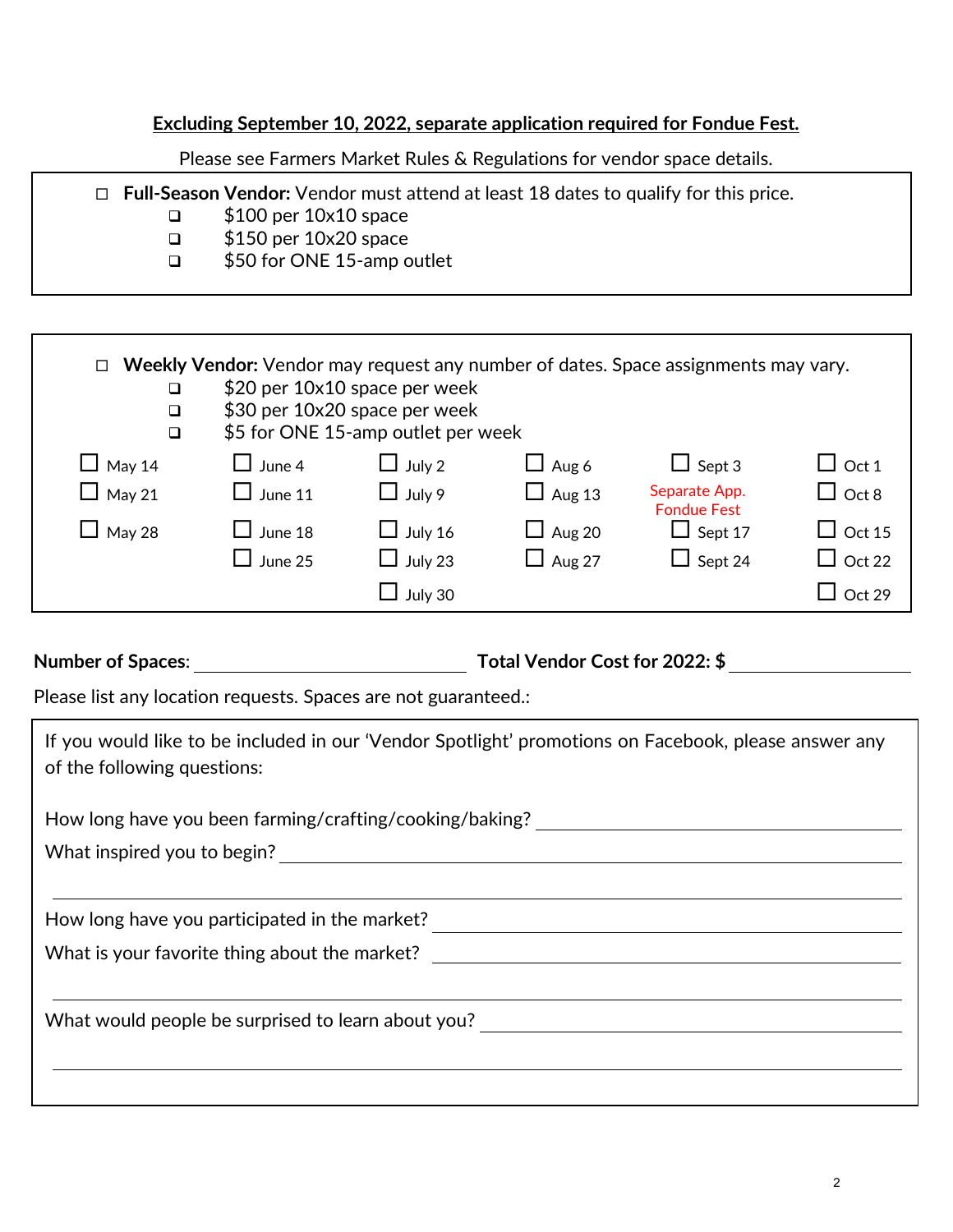## **Wisconsin Temporary Event Operator and Seller Information**

Information on this form is required under sec. 73.03(38), Wis. Stats.

*Instructions on reverse side.*

| Е                                                                                            | PART A: Event Information: To be completed by the operator of the temporary event                                                            |  |  |  |
|----------------------------------------------------------------------------------------------|----------------------------------------------------------------------------------------------------------------------------------------------|--|--|--|
| $\mathbf V$                                                                                  | 1. Name of Temporary Event Downtown Fond du Lac Farmers Market                                                                               |  |  |  |
| Е                                                                                            | Date(s) of Temporary Event Saturdays, May 14- Oct 29, 2022<br>2.                                                                             |  |  |  |
| N                                                                                            | 3. Location of Temporary Event (e.g., Venue, City) Main Street Fond du Lac                                                                   |  |  |  |
| Τ                                                                                            | PART B: Operator Information: To be completed by the operator of the temporary event<br>1. Name and Address Downtown Fond du Lac Partnership |  |  |  |
| O                                                                                            |                                                                                                                                              |  |  |  |
| P                                                                                            | 131 S. Main St., Suite 101, Fond du Lac, WI 54935                                                                                            |  |  |  |
| Е                                                                                            | $(920)322.2006$ ext. 2<br>2. Daytime Telephone Number (                                                                                      |  |  |  |
| R                                                                                            | amber@downtownfdl.com<br><b>Email Address</b><br>3.                                                                                          |  |  |  |
| A                                                                                            | <b>Wisconsin Tax Account Number</b><br>4.<br><u> 2002 - Alexandr Alexandr Mari</u>                                                           |  |  |  |
|                                                                                              | Τ<br>If blank, check appropriate box:                                                                                                        |  |  |  |
| No Taxable Sales<br>Exempt under Occasional Sales Rule<br>Exempt Nonprofit Organization<br>Õ |                                                                                                                                              |  |  |  |
| R                                                                                            | Other - Explain:                                                                                                                             |  |  |  |
|                                                                                              | PART C: Seller Information: To be completed by seller and given to event operator on or before the first day of event.                       |  |  |  |
|                                                                                              |                                                                                                                                              |  |  |  |
|                                                                                              | THIS IS NOT AN APPLICATION FOR A WISCONSIN TAX ACCOUNT - SEE INSTRUCTIONS                                                                    |  |  |  |
|                                                                                              |                                                                                                                                              |  |  |  |
|                                                                                              |                                                                                                                                              |  |  |  |
|                                                                                              | 2. Business Name                                                                                                                             |  |  |  |
| S                                                                                            | 3.                                                                                                                                           |  |  |  |
| Е                                                                                            | City, State and Zip Code <u>Container and City Code</u><br>4.                                                                                |  |  |  |
|                                                                                              | Home Telephone Number (August 2020)<br>5.                                                                                                    |  |  |  |
|                                                                                              | Business Telephone Number ( )                                                                                                                |  |  |  |
| Е                                                                                            | 6. Wisconsin Tax Account Number<br><u> 1117 - Indonesia Indonesia</u>                                                                        |  |  |  |
| R                                                                                            | Social Security Number $X \times X - X \times -$ _____<br>7.                                                                                 |  |  |  |
|                                                                                              | 8. Federal Identification Number (FEIN) $X$ $X$ - $X$ $X$ $X$                                                                                |  |  |  |
|                                                                                              | Check one box indicating the type of activity you intend to engage in at this event:<br>9.                                                   |  |  |  |
|                                                                                              | Selling Taxable Merchandise or Service<br>Display Only                                                                                       |  |  |  |
|                                                                                              | Selling Exempt Merchandise or Service<br>Exempt under Occasional Sales Rule                                                                  |  |  |  |

*I declare that the information on this form is true and correct to the best of my knowledge and belief and that I am authorized to sign this form.*

| Print Nam                   |       |  |
|-----------------------------|-------|--|
|                             |       |  |
| Signatur<br>.و.ب<br>iuturo. | Date: |  |

Information about temporary events, including forms, instructions and Common Questions can be found on the Department of Revenue's website at [revenue.wi.gov/html/temevent.html.](http://www.revenue.wi.gov/html/temevent.html) If you have additional questions, please contact the Department of Revenue by email at **<DORBusinessTax@revenue.wi.gov>** or telephone at (608) 266-2776. See reverse side for submission instructions.

**\*\* Do not email event reports to maintain confidentiality of seller information \*\***